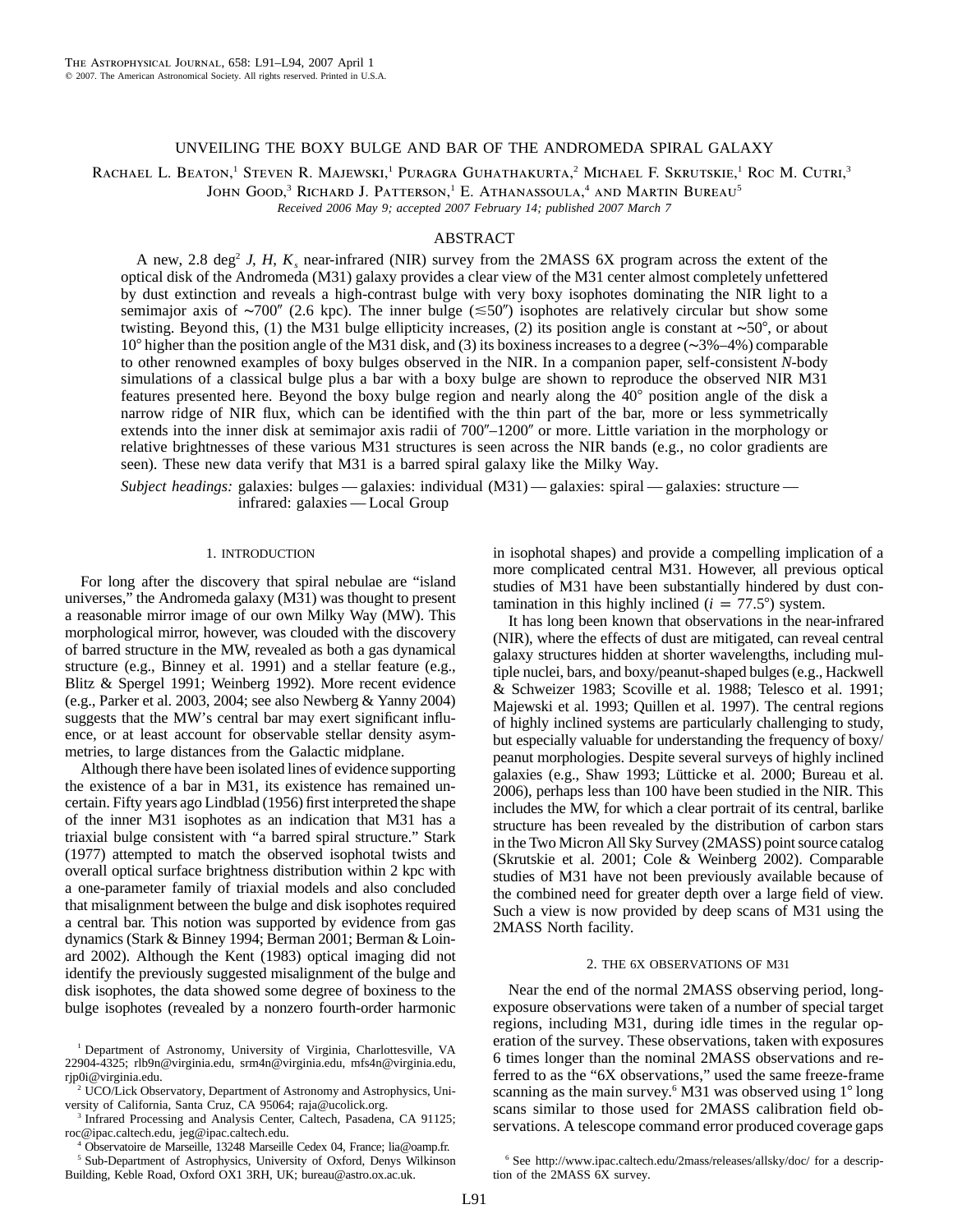

Fig. 1.—Central image is a color composite using the J, H, and K, images of M31 from the 2MASS 6X observations. The line is 2400" (8 kpc) long (parallel to, and the length of, the thin bar feature). The contributing  $K_s$  image is shown separately in the lower left inset. The upper right inset is a color composite from the optical B, V, R, z bands. An additional inset shows an overlap of the  $K<sub>s</sub>$  and B, V, R, z images to show the relative positions of features. We also include a boxy bulge plus bar model matching the system from AB06. Insets are 30% smaller than the central image.

of a few arcmin<sup>2</sup> in the 2.8 deg<sup>2</sup> M31 6X mosaic. These gaps (visible in Fig. 1) do not affect the work presented here.

We adopt the standard reduction of the 6X M31 data provided by the 2MASS Project, which used a slightly modified version of the automated data reduction pipeline utilized to process the original survey data. The final output 6X Atlas Images are identical in format to those from the original survey. Composite *J*, *H*, and  $K<sub>s</sub>$  mosaics were constructed from the individual  $6X M31$  Atlas Images using the Montage<sup>7</sup> software package. Montage matches the background levels of all images by applying an additive offset and gradient correction that is computed using a least-squares fit to the mean intensity offsets of all pixels in the overlapping regions between each pair of images. Corrections were applied to the images to match the photometric zero points between adjacent 6X scans. Mean "sky" levels determined from the peak of the histogram of pixel values in the outer image (beyond the apparent disk of M31 defined by the ring of H ii regions readily apparent in the

Galaxy Evolution Explorer images of M31; see, e.g., Thilker et al. 2005) were subtracted from each the  $J$ ,  $H$ , and  $K_s$  images to adjust pixel values to an approximately linear representation of M31 flux.

### 3. THE NEAR-INFRARED STRUCTURE OF M31

A boxy, high surface brightness bulge is the most obvious M31 feature in the 6X images, and this significantly distinguishes M31's NIR morphology from that seen in the optical (Fig. 1). Apart from slightly more dust modulation in *J* (affecting the  $J - K<sub>s</sub>$  color by only a few to 10% at the dust lanes northwest of the bulge), the basic character of M31 is the same across the NIR bands, most evidently in the similarity of the high-contrast region of the bulge with its ∼700" major axis radius and, at fainter surface brightness, the appearance of a thin ridge of NIR light just beyond this bulge nearly along the disk major axis.

To quantify this morphology, ellipses were fit to the isophotal contours in each the  $J$ ,  $H$ , and  $K<sub>s</sub>$  bands using the ELLIPSE

<sup>7</sup> See http://montage.ipac.caltech.edu/.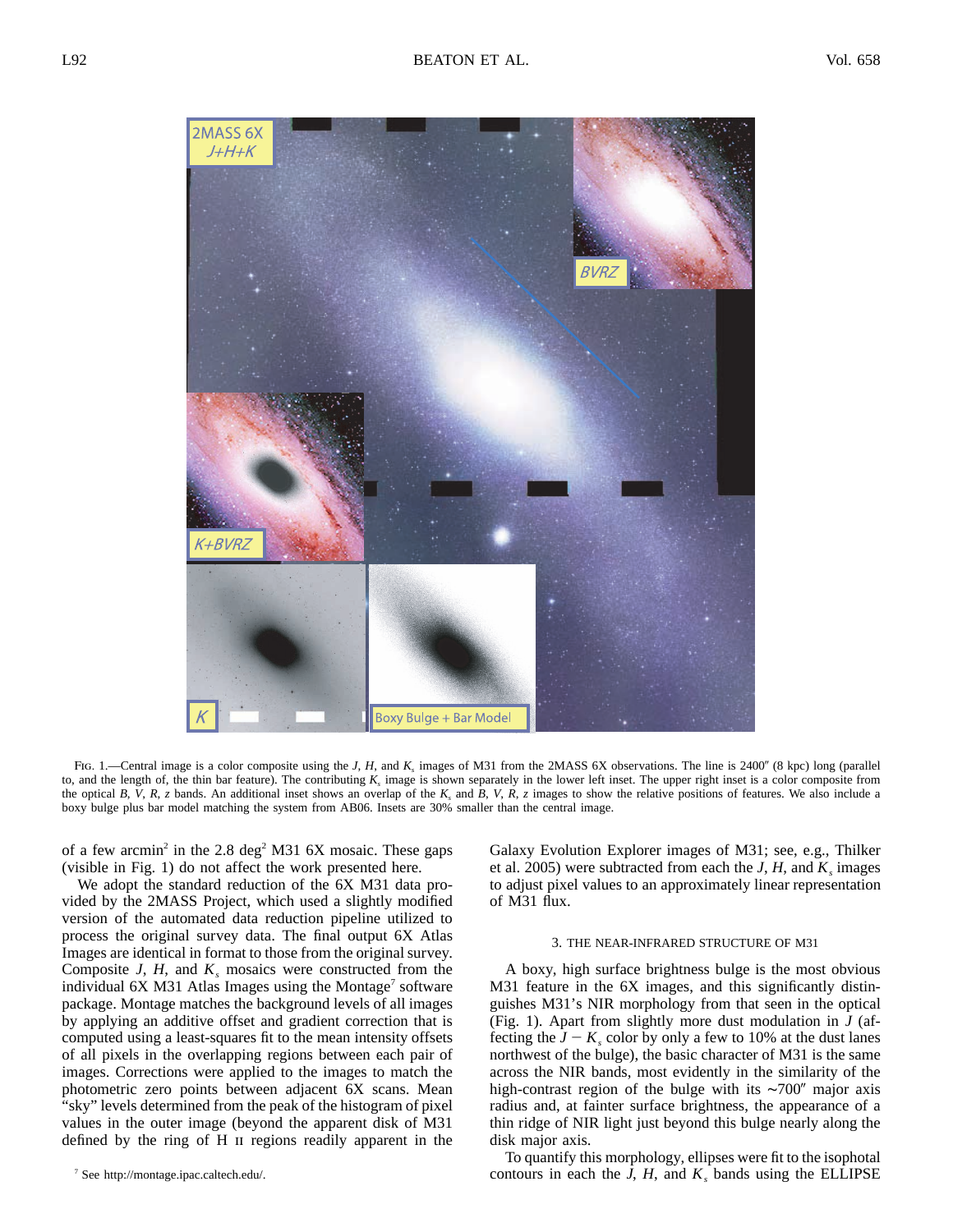

Fig. 2.—*Top*: Contour plot for the central  $K_s$  band image. *Middle*: Best-fit ellipses to the  $K_s$  data. *Bottom*: Residual plots created by subtracting the bestfitting ellipse from the  $K<sub>s</sub>$  data. The contours in all three panels have uniform logarithmic spacing. The pixel coordinates are pixel values in the 6X image; the image scale is  $1''$  pixel<sup>-1</sup>. The *X* and *Y* coordinates are aligned with the right ascension and declination axes.



FIG. 3.— $A$ <sub>4</sub>/A,  $B$ <sub>4</sub>/B, ellipticity and P.A. of M31 as a function of semimajor axis (in arcseconds) as measured in the  $J$ ,  $H$ , and  $K<sub>s</sub>$  bands (*blue, green, and red points, respectively*).

package in  $IRAF<sup>8</sup>$  (Fig. 2). This code uses the techniques of Jedrzejewski (1987) to fit a Fourier series to concentric galactic isophotes. The fourth-order coefficients  $(A_4 \text{ and } B_4)$  of the bestfit Fourier series are a useful descriptor of the deviation of the isophotes from true ellipses, from "boxy" ( $B_4 < 0$ ,  $A_4 > 0$ ) to "disky"  $(B_4 > 0, A_4 < 0)$ . The strong boxiness of the M31 bulge is evident not only by its Fourier decomposition (Fig. 3) but by the difference between the galaxy isophotes and their corresponding best-fitting ellipses (Fig. 2). The ELLIPSE algorithm also determines the position angle (P.A.) of the major axis of each isophote and its ellipticity ( $e = 1 - b/a$ ), shown in Figure 3.

Based on trends in Figures 2–3, we discriminate four observational regions by semimajor axis radius within the inner  $~\sim$ 3300" of M31 (see divisions in Fig. 3):

1. Moderately circular isophotes dominate the central  $\langle 3''$ .

<sup>8</sup> IRAF (the Image Reduction and Analysis Facility) is distributed by the National Optical Astronomy Observatories.